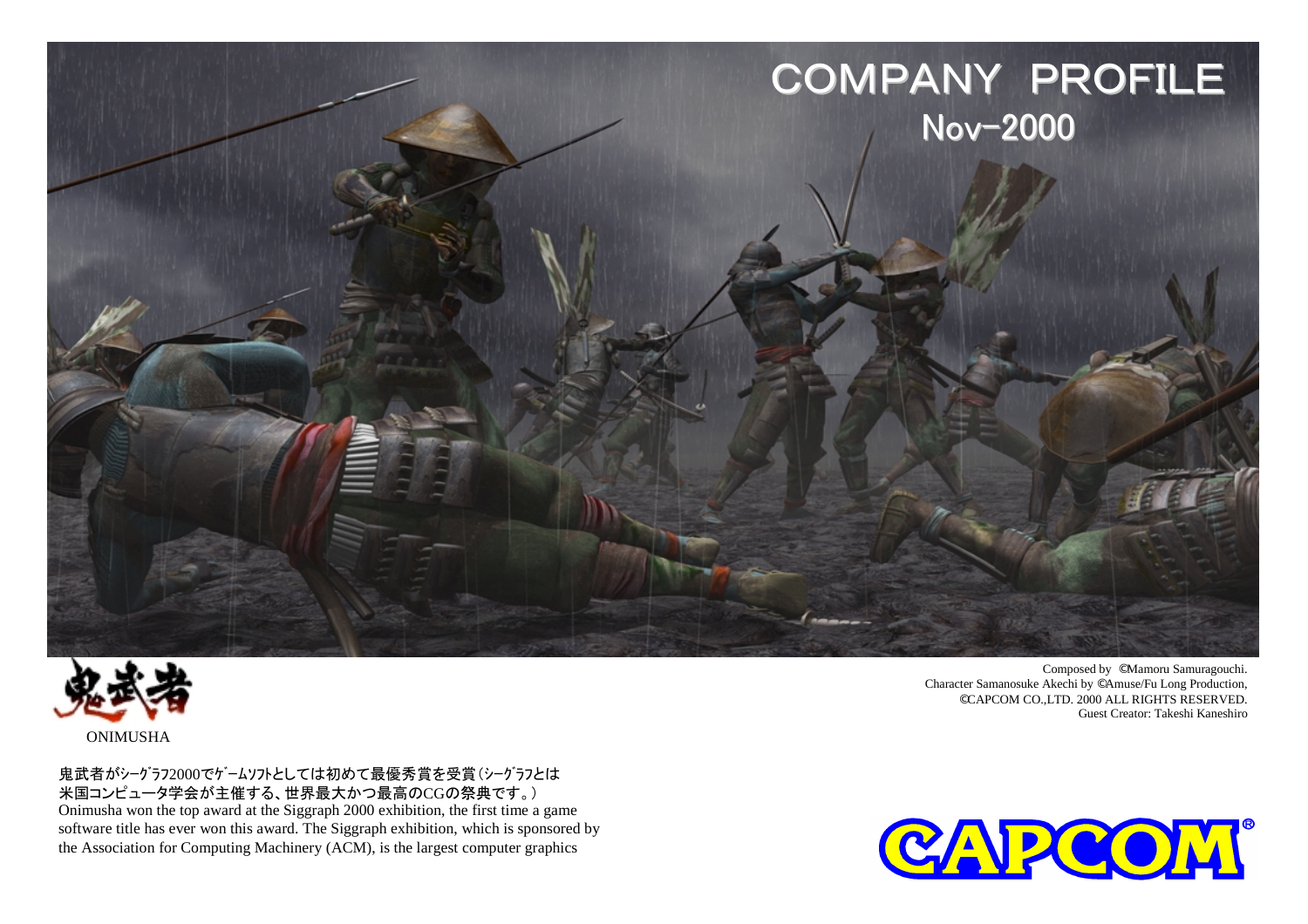# ゲーム業界における当社の位置付け(2000/3連結ベース)

*Capcom's position in the video game industry (Based on consolidated FY 1999 results)*

|      |                        | 任天堂      | コナミ    | カプコン   | ナムコ          | スクウェア  | エニックス | タイトー    | セガ       |
|------|------------------------|----------|--------|--------|--------------|--------|-------|---------|----------|
|      |                        | Nintendo | Konami | Capcom | <b>Namco</b> | Square | Enix  | Taito   | Sega     |
| 売上高  | Net Sales              | 5,306    | 1,466  | 515    | 1,480        | 729    | 183   | 602     | 3,390    |
| 営業利益 | Operating<br>Profit    | 1,450    | 309    | 90     | 67           | 44     | 38    | $-18$   | $-403$   |
| 利益率  | of Operating<br>Profit | 27.3%    | 21.1%  | 17.5%  | 4.5%         | 6.0%   | 20.8% | $-3.0%$ | $-11.9%$ |

#### (単位:億円 Unit: 100 Millions of Yen)

\*1.出所「決算短信」 Source "Financial Statement for FY1999" by respective company

2.掲載順序は営業利益による。 Ranked by Operating Profit

### ●日本市場および米国市場における家庭用ゲームソフトの販売シェア(1999/1~12)

Japanese market share based on consumer game sales in CY1999; and U.S. market share based on actual sales in CY1999

|                  |                    |                     | 日本市場 Japanese Market | (単位: 千本 '000 copies) |              |
|------------------|--------------------|---------------------|----------------------|----------------------|--------------|
|                  |                    | メーカー                |                      | 販売本数                 | シェア          |
|                  |                    | <b>Company Name</b> |                      | Sales Units          | <b>Share</b> |
| $\mathbf 1$ .    |                    | 任天堂                 | Nintendo             | 12,517               | 25.58%       |
| 2.               | コナミ                |                     | Konami               | 8,350                | 17.06%       |
| З.               | スクウェア              |                     | Square               | 7,182                | 14.68%       |
| 4.               | ソニー                |                     | Sony                 | 5,993                | 12.25%       |
| 5.               | カプコン               |                     | <b>Capcom</b>        | 2,301                | 4.70%        |
| 6.               | セ                  | ガ                   | Sega                 | 1,928                | 3.94%        |
| $\overline{7}$ . | エニックス              |                     | Enix                 | 1,786                | 3.65%        |
| 8.               | バンダイ               |                     | Bandai               | 1,328                | 2.71%        |
| 9.               | アスキー               |                     | Ascii                | 1,019                | 2.08%        |
| 10.              | $\pm$              | ム コ                 | <b>Namco</b>         | 983                  | 2.01%        |
|                  | $\mathcal{D}$<br>F | 他                   | <b>Others</b>        | 5,545                | 11.33%       |
| 合                |                    | 計                   | Total                | 48,932               | 100.00%      |

|         | 日本市場 Japanese Market |               |             | 単位: 千本 '000 copies) | 米国市場<br>U.S. Market |   |                            |                     |               | (単位: 千ドル Unit:US\$1,000) |         |  |  |
|---------|----------------------|---------------|-------------|---------------------|---------------------|---|----------------------------|---------------------|---------------|--------------------------|---------|--|--|
|         | メーカー                 |               | 販売本数        | シェア                 |                     |   |                            | メーカー                |               | 販売金額                     | シェア     |  |  |
|         | <b>Company Name</b>  |               | Sales Units | Share               |                     |   |                            | <b>Company Name</b> |               | Sales                    | Share   |  |  |
| 1.      | 任天堂                  | Nintendo      | 12,517      | 25.58%              |                     | 任 | 天                          | 堂                   | Nintendo      | 566,545                  | 16.24%  |  |  |
| 2.      | $\bar{z}$<br>⊐.<br>ナ | Konami        | 8,350       | 17.06%              | 2.                  |   |                            | エレクトロニックアーツ         | EA            | 502,297                  | 14.40%  |  |  |
| 3.      | スクウェア                | Square        | 7,182       | 14.68%              | 3.                  | ソ |                            |                     | <b>Sony</b>   | 486,809                  | 13.96%  |  |  |
| 4.      | ソニ                   | Sony          | 5,993       | 12.25%              | 4.                  |   |                            | ミッドウエイ              | Midway        | 191,799                  | 5.50%   |  |  |
| 5.      | カプコン                 | <b>Capcom</b> | 2,301       | 4.70%               | 5 <sub>1</sub>      |   | アクレイム                      |                     | Acclaim       | 190,675                  | 5.47%   |  |  |
| 6.      | ガ<br>セ               | Sega          | 1,928       | 3.94%               | 6.                  |   | H                          | Q                   | <b>THQ</b>    | 166,558                  | 4.78%   |  |  |
| 7.      | エニックス                | Enix          | 1,786       | 3.65%               |                     |   |                            | アクティビジョン            | Activision    | 146,469                  | 4.20%   |  |  |
| 8.      | バンダイ                 | Bandai        | 1,328       | 2.71%               | 8.                  |   | カプコン                       |                     | Capcom        | 114,676                  | 3.29%   |  |  |
| 9.      | アスキー                 | Ascii         | 1,019       | 2.08%               | 9.                  | ナ | 厶                          | ⊐                   | Namco         | 110,527                  | 3.17%   |  |  |
| 10. $+$ | □<br>┴               | <b>Namco</b>  | 983         | 2.01%               | 10.                 | セ |                            | ガ                   | Sega          | 104,323                  | 2.99%   |  |  |
|         | 他<br>その              | <b>Others</b> | 5,545       | 11.33%              |                     | そ | $\boldsymbol{\mathcal{D}}$ | 他                   | <b>Others</b> | 907,000                  | 26.01%  |  |  |
|         | 計<br>合               | Total         | 48,932      | 100.00%             | 合                   |   | 計                          |                     | Total         | 3,487,678                | 100.00% |  |  |

\*出所「TRSTS レポート」 Source:TRSTS Report

※出所 「'00テレビゲーム流通白書」

Source:The Analysis of Consumer Video Games 2000

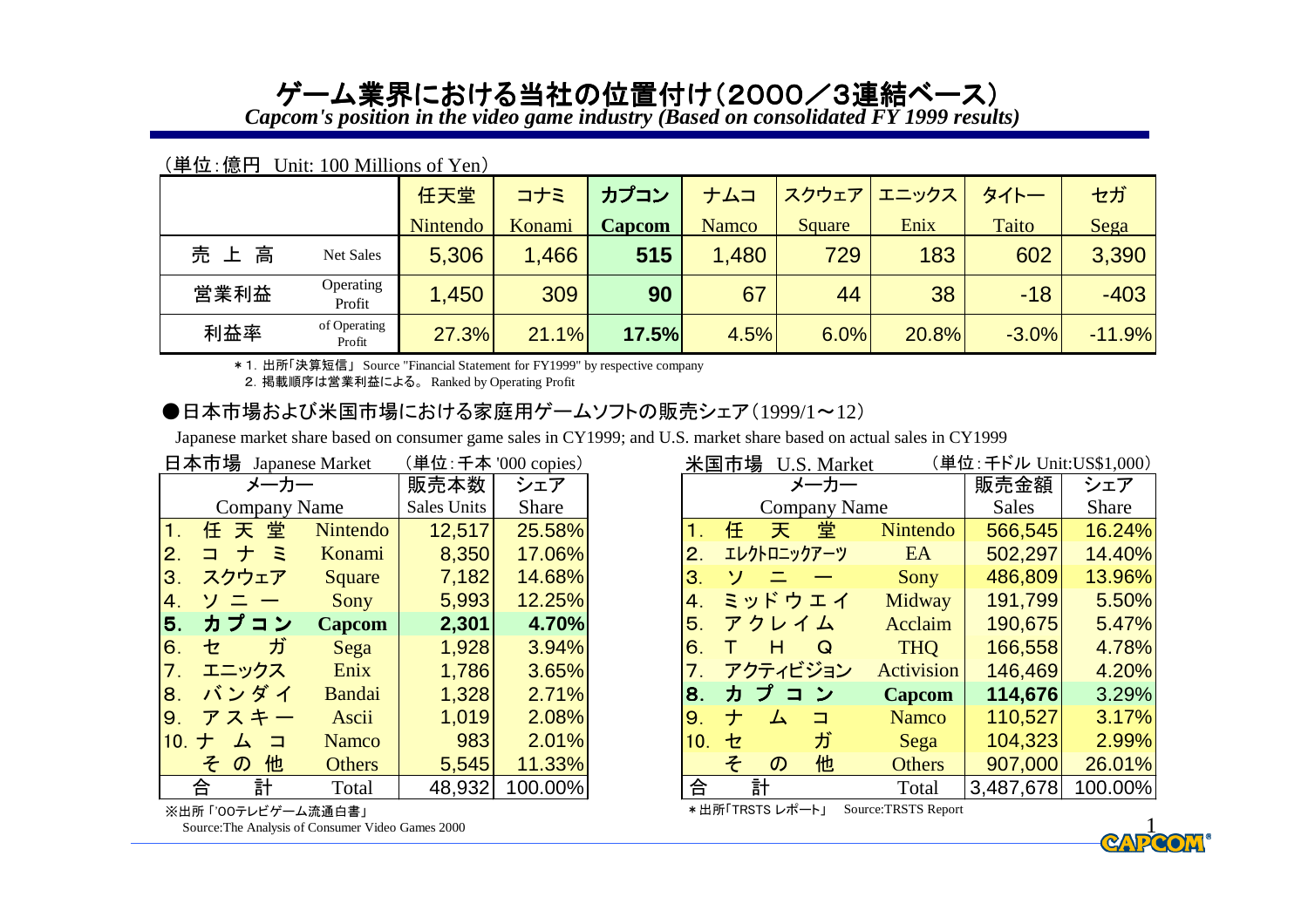## 2000年度 経営方針 経営方針 *FY2000 Management Objectives*

中長期的な会社の経営戦略 Medium-term business strategy



中長期的な会社の経営数値目標 Medium-term business targets



異なるプラットフォーム間で通信対戦が可能、ネットワーク事業との相乗効果 **Enables gaming between different platforms. Synergies with net gaming strategies**

2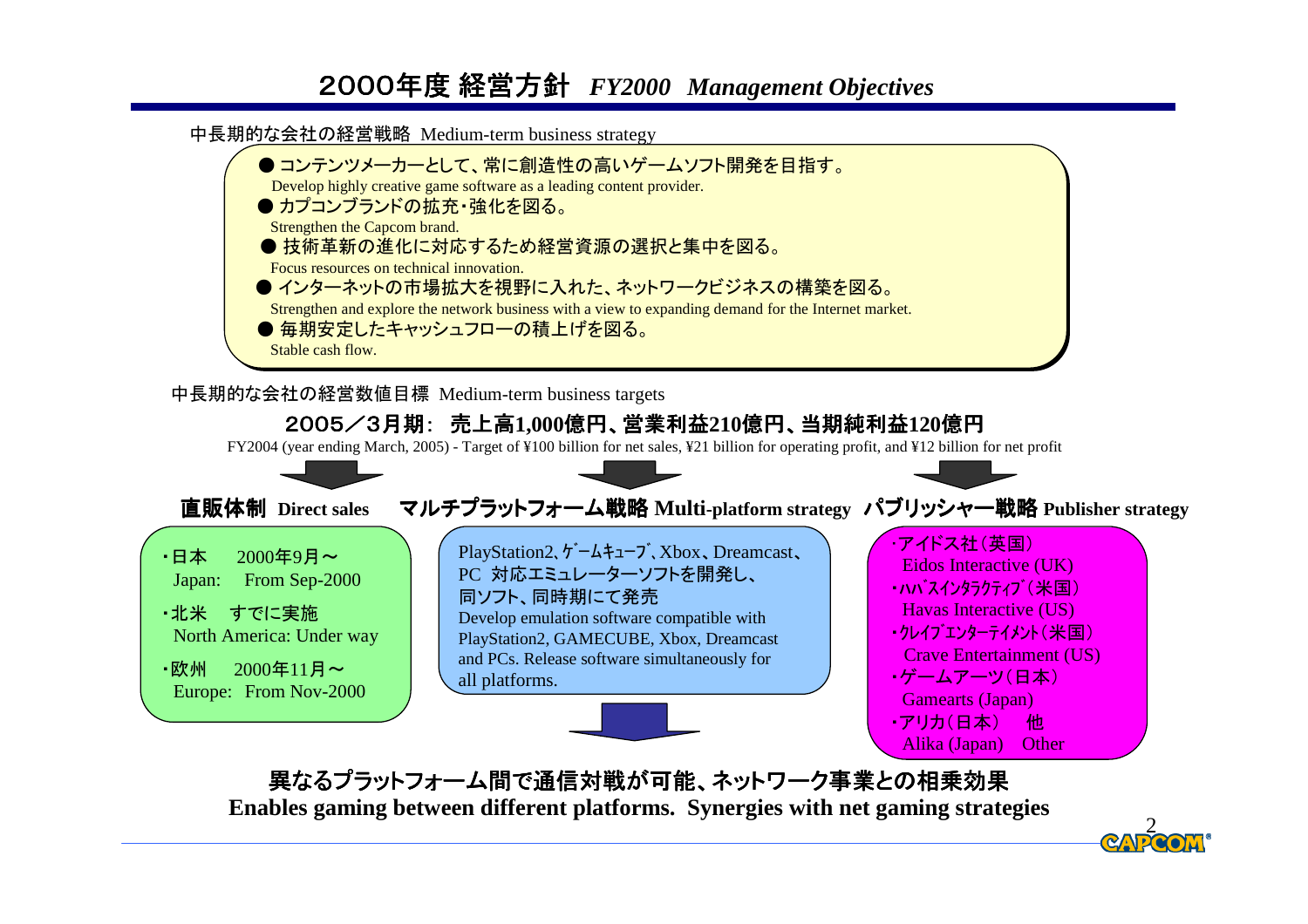## マルチプラットフォーム戦略 *Multi-platform strategy*



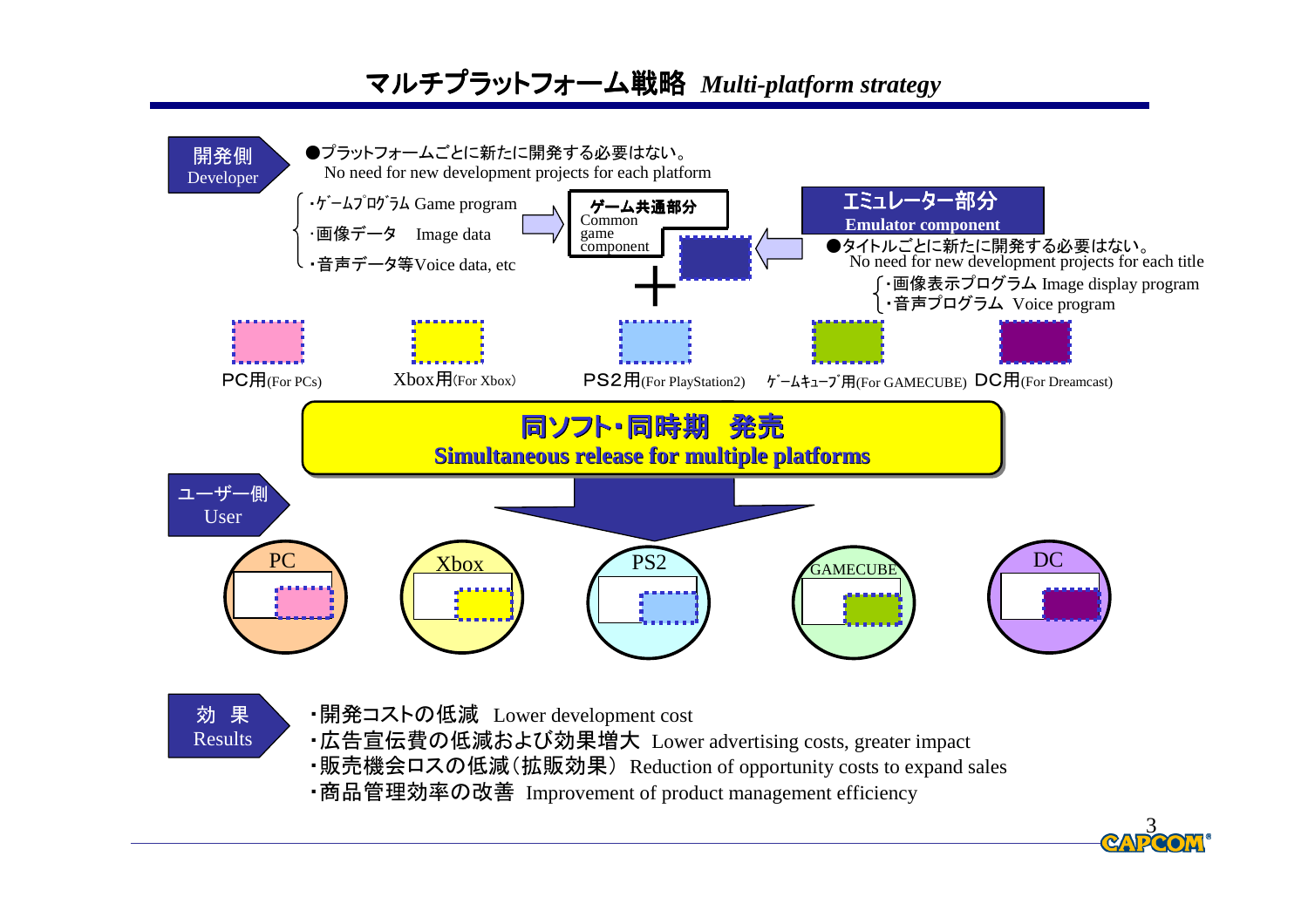## ネットワーク事業へのとりくみ *Network deployment*

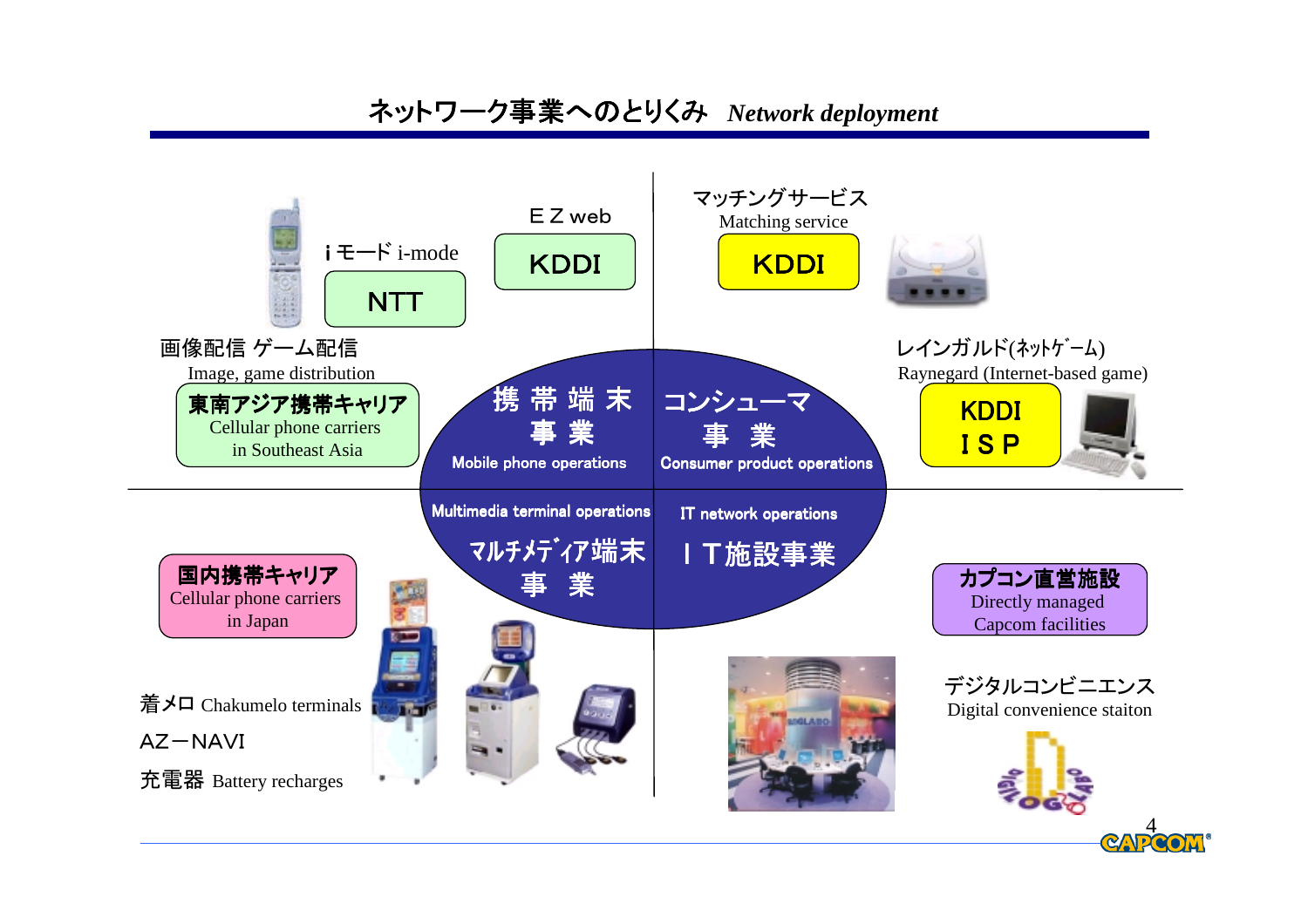## 経営システムの改革 *Financial Management Reform*



資産合計 98,127(100.0%) 107,776(100.0%) 負債および資本合計 98,127(100.0%) 107,776(100.0%)

30,123(30.7%)

Total assets **Total liabilities and shareholders' equity** 

5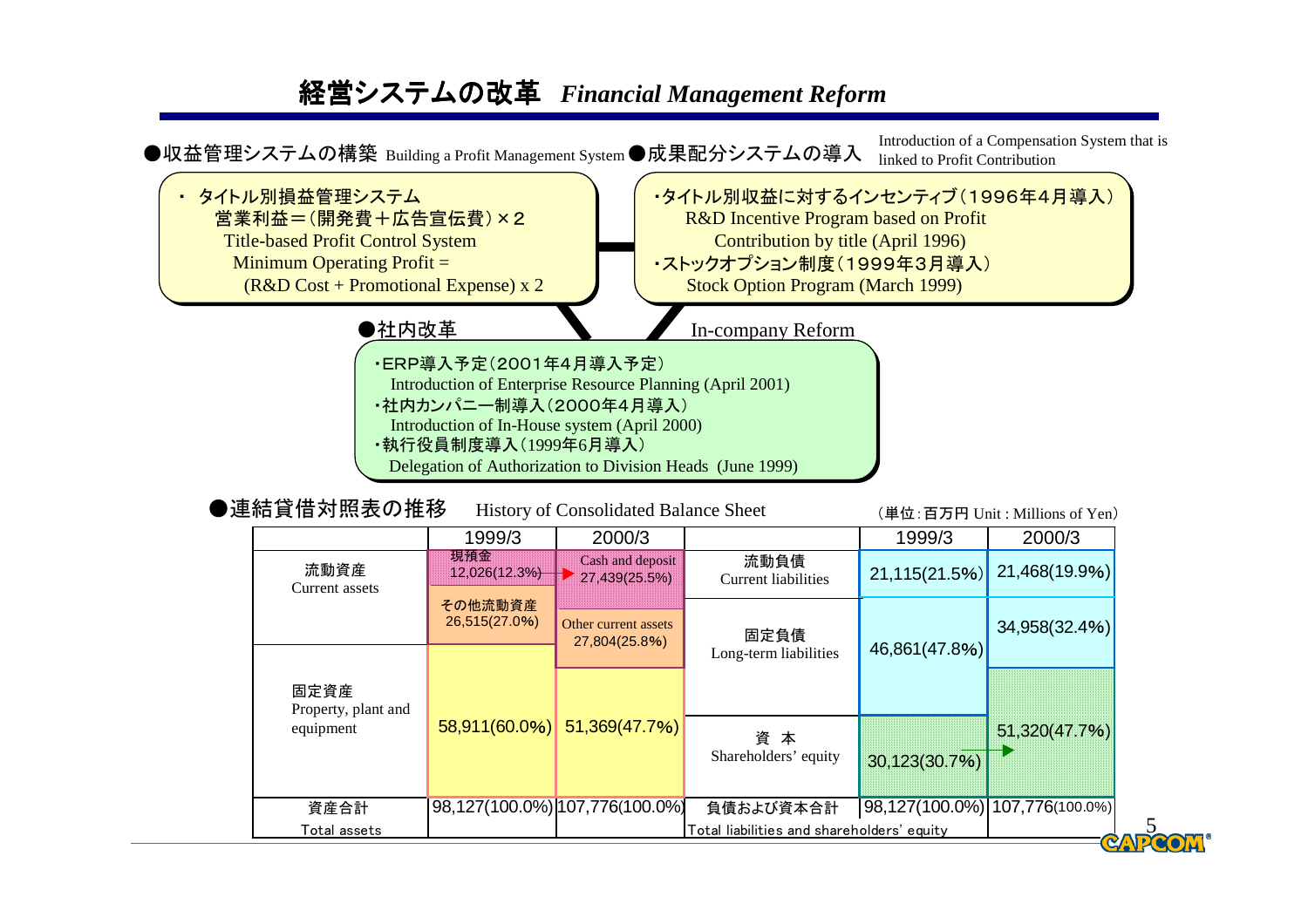開発費と開発タイトル数の推移 *R&D Cost and Number of Titles Developed*



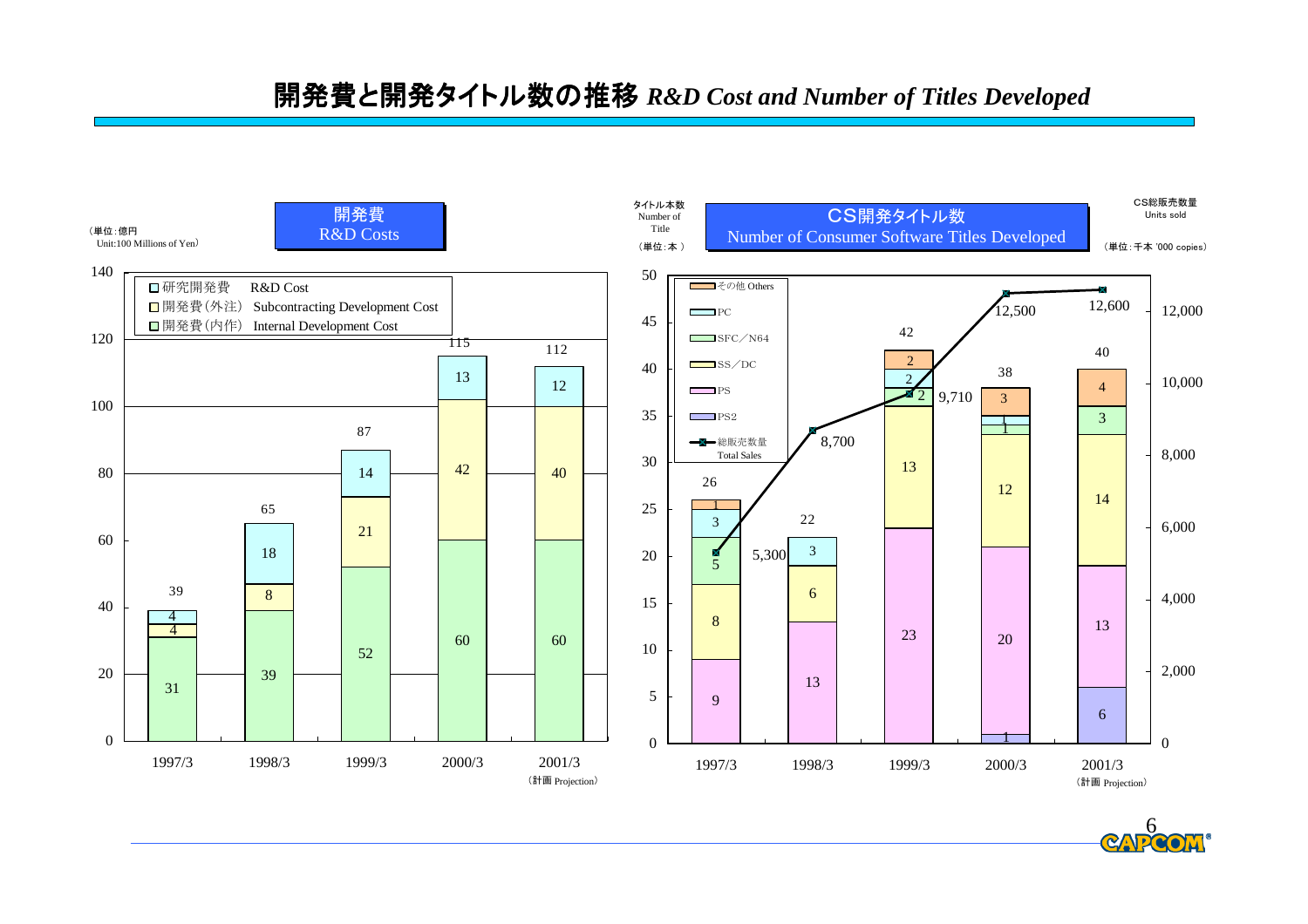# ジャンル別主要タイトル販売期間 *Sales Window for Major Titles by Genre*

| ◆ジャンル/主要タイトル                                                      | 85/12 86/12 87/12 88/12 89/3 90/3 91/3 92/3 93/3 94/3 95/3 96/3 97/3 98/3 99/3 00/3 01/3   タイトル数  総販売数量 |                                                 |                   |
|-------------------------------------------------------------------|---------------------------------------------------------------------------------------------------------|-------------------------------------------------|-------------------|
| Genre/Major Title                                                 |                                                                                                         | $(\overline{\mathbf{R}}\mathbf{L})$ # of Titles | <b>Unit Sales</b> |
| ◆シューティング Shooting Game                                            |                                                                                                         |                                                 |                   |
| 1942シリーズ                                                          |                                                                                                         | 全6作                                             | 1,300             |
| 1942 Series                                                       |                                                                                                         | 6 titles                                        |                   |
|                                                                   |                                                                                                         |                                                 |                   |
|                                                                   |                                                                                                         |                                                 |                   |
| ◆アクション Action Game                                                |                                                                                                         |                                                 |                   |
| 魔界村シリーズ                                                           |                                                                                                         | 全10作                                            | 3,800             |
| Ghosts 'n Goblins series<br>戦場の狼シリーズ                              |                                                                                                         | 10 titles<br>全3作                                | 1,200             |
| Commando Series                                                   |                                                                                                         | 3 titles                                        |                   |
| ロックマンシリーズ                                                         |                                                                                                         | 全51作                                            | 14,200            |
| Mega Man Series                                                   |                                                                                                         | 51 titles                                       |                   |
| ディズニーシリーズ                                                         |                                                                                                         | 全25作                                            | 12,000            |
| <b>Disney Series</b>                                              |                                                                                                         | 25 titles                                       |                   |
| ファイナルファイトシリーズ                                                     |                                                                                                         | 全7作                                             | 3,000             |
| <b>Final Fight Series</b>                                         |                                                                                                         | 7 titles                                        |                   |
| デビルメイクライ Devil May Cry                                            | 来期発売(To be released in FY 2001)                                                                         |                                                 |                   |
|                                                                   |                                                                                                         |                                                 |                   |
| ◆格闘 Fighting Game                                                 |                                                                                                         |                                                 |                   |
|                                                                   |                                                                                                         |                                                 |                   |
| ストリートファイターシリーズ                                                    |                                                                                                         | 全44作                                            | 23,600            |
| <b>Street Fighter Series</b>                                      |                                                                                                         | 44 titles                                       |                   |
| マーヴルコミックシリーズ                                                      |                                                                                                         | 全15作                                            | 3,200             |
| Marvel Comic Series                                               |                                                                                                         | 15 titles                                       |                   |
|                                                                   |                                                                                                         |                                                 |                   |
| ブレスオブファイアシリーズ                                                     |                                                                                                         | 全5作                                             | 1,580             |
| <b>Breath of Fire Series</b>                                      |                                                                                                         | 5 titles                                        |                   |
| エルドラドゲート Eldoradogate                                             |                                                                                                         |                                                 |                   |
|                                                                   |                                                                                                         |                                                 |                   |
| ◆サバイバルホラー Survival Horror Game                                    |                                                                                                         |                                                 |                   |
| バイオハザードシリーズ                                                       |                                                                                                         | 全19作                                            | 17,000            |
| <b>Resident Evil Series</b>                                       |                                                                                                         | 19 titles                                       |                   |
| ディノクライシスシリーズ                                                      |                                                                                                         | 全2作                                             | 3,900             |
| Dino Crisis Series                                                |                                                                                                         | 2 titles                                        |                   |
| 鬼武者 Onimusha                                                      | 今期発売(To be released in FY 2000)                                                                         | 全1作                                             | 1,000             |
| バイオハザードコードベロニカ完全版<br>Resident Evil Code: Veronica Perfect version | 今期発売(To be released in FY 2000)                                                                         | 1 title                                         |                   |
|                                                                   |                                                                                                         |                                                 |                   |
| ◆ネットゲーム Network Game                                              |                                                                                                         |                                                 |                   |
| レインガルド Raynegard                                                  | 今期発売(To be released in FY 2000)<br>私立ジャスティス学園2 Rival School 2 今期発売(To be released in FY 2000)           |                                                 |                   |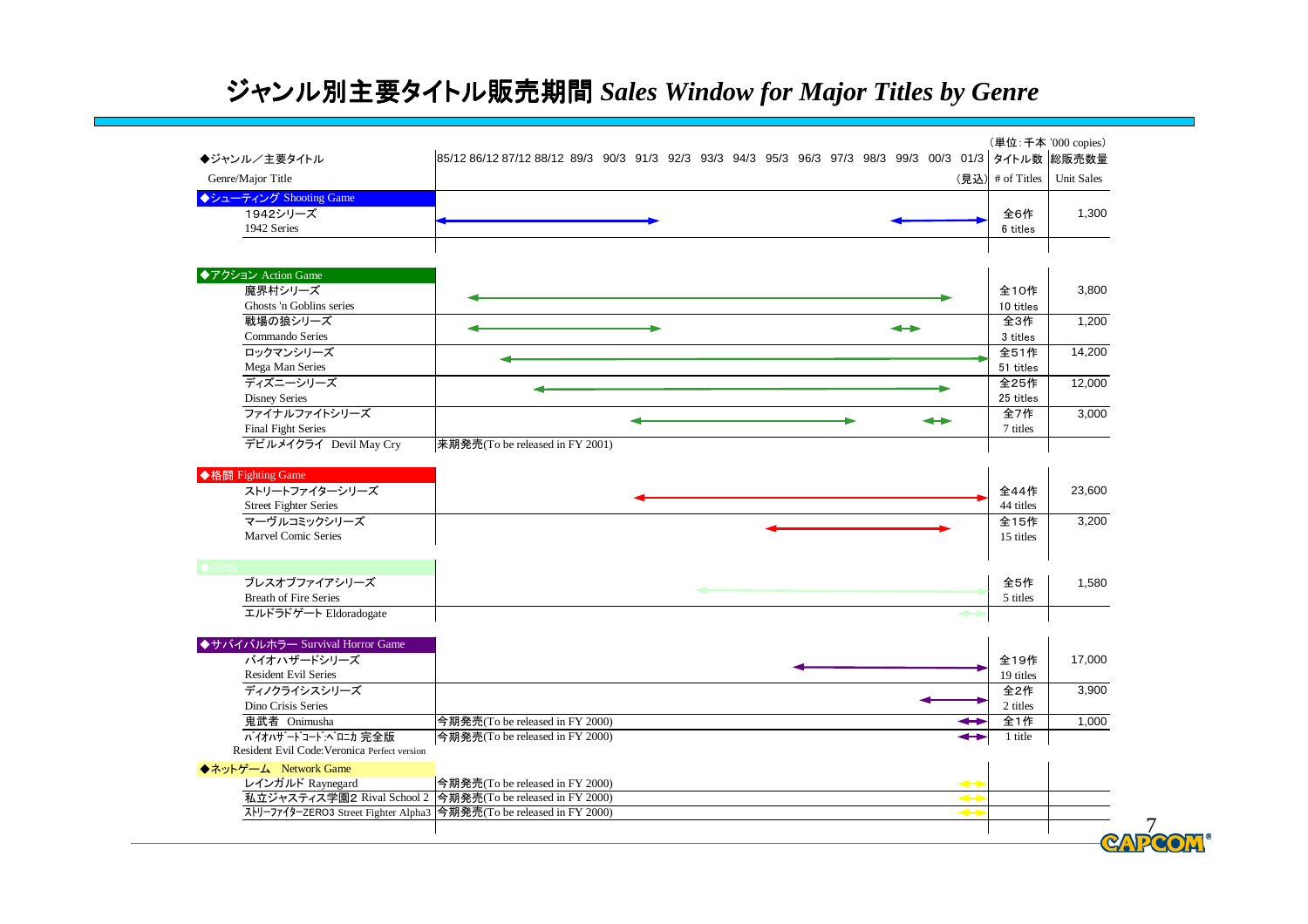### 連結の主要経営指数(1999/3 2000/3 2000/9実績、2001/3計画) *Consolidated Financial Review on Fiscal Year 1998,1999,Sep/2000 and Projection for Fiscal Year 2000*

| ●経営成績 Profit and Loss Sheet |                        |        |        |              |               |        |        |                    |          |               |        |                 |                |                |       |                  |        |               | (単位:百万円 Unit: Millions of Yen) |        |           |
|-----------------------------|------------------------|--------|--------|--------------|---------------|--------|--------|--------------------|----------|---------------|--------|-----------------|----------------|----------------|-------|------------------|--------|---------------|--------------------------------|--------|-----------|
|                             |                        |        |        | (株)カブコン      |               |        |        |                    | (株)カブトロン |               |        |                 |                | (株)ステイタス       |       |                  |        |               | (株)フラグシップ                      |        |           |
|                             |                        |        |        | Capcom Japan |               |        |        |                    | Captron  |               |        |                 |                | Status         |       |                  |        |               | Flagship                       |        |           |
|                             |                        | 1999/3 | 2000/3 | 2001/3       |               | 2000/9 | 1999/3 | 2000/3             | 2001/3   | $\frac{0}{6}$ | 2000/9 | 1999/3          | 2000/3         | 2001/3         | %     | 2000/9           | 1999/3 | 2000/3        | 2001/3                         |        | 2000/9    |
| 売<br>上高                     | Net Sales              | 30,256 | 36,897 |              | 41,000 111.1% | 15,227 | 1,374  | 1.277 <sub>h</sub> | 1,307    | 102.3%        | 612    | 319             | 290            | 274            | 94.5% | 162 <sub>1</sub> | 140    | 111           | 146                            | 131.5% | 85        |
| 売上総利益                       | Gross Profit           | 10,212 | 12,784 |              | 13,700 107.2% | 4,836  | 315    | 274                | 293      | 106.9%        | 129    |                 |                | $\Delta$ 28    |       |                  |        |               | 51                             | 108.5% | 27        |
| 利益率                         | % of Gross Profit      | 33.8%  | 34.6%  | 33.4%        | 96.4%         | 31.8%  | 22.9%  | 21.5%              | 22.4%    | 104.5%        | 21.2%  | $1.1\%$         | 2.1%           | $-10.4%$       |       | 3.49             | 31.4%  | 42.3%         | 34.9%                          | 82.5%  | 31.7%     |
| 販売管理費                       | Sales and G&A Expenses | 8,424  | 8,035  | 7.700        | 95.8%         | 3.939  | 96     | 122                | 105      | 86.1%         | 50     | 53              | 44             | 37             | 84.1% | 24               | 39     | 51            | 57                             | 111.8% | 27        |
| 営業利益                        | Operating Income       | .788   | 4.750  | 6,000        | 126.3%        | 896    | 218    | 153                | 188      | 123.3%        | 80     | $\triangle$ 49  | ∆ 38 l         | $\triangle$ 65 |       | $\triangle$ 18   |        | $\triangle$ 3 | $\triangle$ 6                  | -      | $\Delta'$ |
| 利益率                         | % of Operating Income  | 5.9%   | 12.9%  | 14.6%        | 113.7%        | 5.9%   | 15.9%  | 11.9%              | 14.4%    | 120.5%        | 13.0%  | $-15.5%$        | $-12.9%$       | $-23.7%$       |       | $-11.4%$         | 2.9%   | $-2.7%$       | $-4.1%$                        |        | $-0.8%$   |
| 経常利益                        | Ordinary Income        | .701   | 4.590  | 6,000        | 130.7%        | 060    | 2131   | 148)               | 180      | 121.6%        |        | $\triangle$ 45  | $\triangle$ 40 | ∆ 691          |       | $\triangle$ 19   |        |               |                                | 37.5%  |           |
| 利益率                         | % of Ordinary Income   | 5.6%   | 12.4%  | 14.6%        | 117.6%        | 7.0%   | 15.5%  | 11.6%              | 13.8%    | 118.9%        | 12.5%  | $-14.2%$        | $-13.8%$       | $-25.2%$       |       | $-11.5%$         | 9.3%   | 7.2%          | 2.1%                           | 28.5%  | 4.2%      |
| 当期利益                        | Net Income             | .395   | 4.236  | 3,500        | 82.6%         | 641    | 981    | 69                 | 94       | 136.2%        | 37     | $\triangle$ 117 | 23             | △ 449          |       | $\triangle$ 19   | 13     |               |                                | 16.7%  |           |
| 利益率                         | % of Net Income        | 4.6%   | 11.5%  | 8.5%         | 74.4%         | 4.2%   | 7.2%   | 5.4%               | 7.2%     | 133.1%        | 6.1%   | $-36.8%$        | 7.9%           | $-163.9%$      |       | $-11.6%$         | 9.3%   | 5.4%          | 0.7%                           | 12.7%  | 2.6%      |

|         |                        | カブコンUSAグループ |        |                  |        |        |                  |        | カブコン アジア    |       |        |        |                 | カブコン ヨーロッパ     |        |                |           |        |        |       |        |
|---------|------------------------|-------------|--------|------------------|--------|--------|------------------|--------|-------------|-------|--------|--------|-----------------|----------------|--------|----------------|-----------|--------|--------|-------|--------|
|         |                        |             |        | Capcom USA Total |        |        |                  |        | Capcom Asia |       |        |        |                 | Capcom Europe  |        |                | Sub Total |        |        |       |        |
|         |                        | 1999/3      | 2000/3 | 2001/3           | %      | 2000/9 | 1999/3           | 2000/3 | 2001/3      | %     | 2000/9 | 1999/3 | 2000/3          | 2001/3         | %      | 2000/9         | 1999/3    | 2000/3 | 2001/3 | %     | 2000/9 |
| 売上<br>高 | Net Sales              | 9.667       | 18,003 | 11,285           | 62.7%  | 6.121  | 784              | 739)   | 707         | 95.7% | 406    | 694    | 781             |                | 2.6%   |                | 43.236    | 57.396 | 54,720 | 95.3% | 22,617 |
| 売上総利益   | Gross Profit           | 4.172       | 8,084  | 5,371            | 66.4%  | 2.842  | 190 <sub>1</sub> | 249    | 187         | 75.1% | 142.   | 622    | 52              |                | 3.8%   |                | 15.562    | 21.496 | 19.575 | 91.1% | 7,983  |
| 利益率     | % of Gross Profit      | 43.2%       | 44.9%  | 47.6%            | 106.0% | 46.4%  | 24.3%            | 33.7%  | 26.4%       | 78.5% | 35.1%  | 89.7%  | 66.7%           | 100.0%         | 150.0% | $-6.8%$        | 36.0%     | 37.5%  | 35.8%  | 95.5% | 35.3%  |
| 販売管理費   | Sales and G&A Expenses | 2.769       | 3,472  | 2,512            | 72.4%  | 1,305  | 264              | 174    | 132         | 75.9% | 80     |        | 701             | 20             | 28.6%  | 20             | 11.720    | 11.967 | 10,563 | 88.3% | 5,446  |
| 営業利益    | Operating Income       | .402        | 4,613  | 2,858            | 62.0%  | 1,538  | $\triangle$ 74   |        | 55          | 73.8% | 62     | 551    | $\triangle$ 18  | $\triangle$ 18 |        | $\triangle$ 21 | 3.841     | 9.530  | 9.012  | 94.6% | 2,537  |
| 利益率     | % of Operating Income  | 14.5%       | 25.6%  | 25.3%            | 98.9%  | 25.1%  | $-9.5%$          | 10.1%  | 7.8%        | 77.2% | 15.4%  | 79.4%  | $-23.6%$        | $-900.0%$      |        | $-435.8%$      | 8.9%      | 16.6%  | 16.5%  | 99.2% | 11.2%  |
| 経常利益    | Ordinary Income        | 1,326       | 4,802  | 2,950            | 61.4%  | 1.804  | $\triangle$ 140  |        |             | 83.6% | 63     | 591    | 34              | $\triangle$ 9  |        |                | 3.661     | 9.605  | 9,108  | 94.8% | 2,985  |
| 利益率     | % of Ordinary Income   | 13.7%       | 26.7%  | 26.1%            | 98.0%  | 29.5%  | $-17.9%$         | 8.6%   | 7.5%        | 87.4% | 15.6%  | 85.1%  | 44.1%           | $-450.0%$      |        | $-91.1%$       | 8.5%      | 16.7%  | 16.6%  | 99.5% | 13.2%  |
| 当期利益    | Net Income             | 1146        | 6,126  | 3,950            | 64.5%  | 1.661  | ∆136             | 59     |             | 89.8% | 62     | 508    | 14 <sup>1</sup> | $\triangle$ 9  |        |                | 2.908     | 10,533 | 7.140  | 67.8% | 2,382  |
| 利益率     | % of Net Income        | 11.9%       | 34.0%  | 35.0%            | 102.9% | 27.1%  | $-17.3%$         | 8.0%   | 7.5%        | 93.9% | 15.3%  | 73.2%  | 17.9%           | $-450.0%$      |        | $-49.9%$       | 6.7%      | 18.4%  | 13.0%  | 71.1% | 10.5%  |

|               |                        |                   | 内                 | 消<br>部<br>去              |                          |                          | 計<br>間<br>年<br>合 |        |            |        |        |  |
|---------------|------------------------|-------------------|-------------------|--------------------------|--------------------------|--------------------------|------------------|--------|------------|--------|--------|--|
|               |                        | Elimination       |                   |                          |                          |                          |                  |        | Year Total |        |        |  |
|               |                        | 1999/3            | 2000/3            | 2001/3                   | %                        | 2000/9                   | 999/3            | 2000/3 | 2001/3     | %      | 2000/9 |  |
| 高<br>売<br>- 1 | Net Sales              | $\triangle$ 4.870 | $\triangle$ 5.821 | $\triangle$ 6.720        | -                        | $\triangle$ 2.449        | 38,366           | 51,575 | 48,000     | 93.1%  | 20,168 |  |
| 売上総利益         | Gross Profit           | 82                | $\triangle 29$    | $\triangle$ 375          | -                        | $\triangle$ 182          | 15.644           | 21.467 | 19.200     | 89.4%  | 7,800  |  |
| 利益率           | % of Gross Profit      |                   |                   |                          | -                        |                          | 40.8%            | 41.6%  | 40.0%      | 96.1%  | 38.7%  |  |
| 販売管理費         | Sales and G&A Expenses | 312               | 439               | 37                       | 8.4%                     | $\triangle$ 77           | 12.032           | 12.406 | 10,600     | 85.4%  | 5,368  |  |
| 営業利益          | Operating Income       | $\triangle$ 229   | $\triangle$ 468   | $\triangle$ 412          | -                        | $\triangle$ 105          | 3.611            | 9.062  | 8.600      | 94.9%  | 2,431  |  |
| 利益率           | % of Operating Income  | $\sim$            | -                 | -                        | $\overline{\phantom{a}}$ | -                        | 9.4%             | 17.6%  | 17.9%      | 102.0% | 12.1%  |  |
| 経常利益          | Ordinary Income        | $\triangle$ 577   | $\triangle$ 863   | $\triangle$ 708          | -                        | $\triangle$ 303          | 3.084            | 8.742  | 8,400      | 96.1%  | 2,681  |  |
| 利益率           | % of Ordinary Income   |                   |                   |                          |                          |                          | 8.0%             | 16.9%  | 17.5%      | 103.2% | 13.3%  |  |
| 当期利益          | Net Income             | $\triangle$ 1.401 | $\triangle$ 832   | $\triangle$ 1.140        |                          | $\triangle$ 624          | .507             | 9.700  | 6,000      | 61.9%  | 1.758  |  |
| 利益率           | % of Net Income        | $\sim$            | $\sim$            | $\overline{\phantom{a}}$ | -                        | $\overline{\phantom{a}}$ | 3.9%             | 18.8%  | 12.5%      | 66.5%  | 8.7%   |  |

|          | ●セグメント別売上 <事業種別> Sales by Business segments |        |        | (単位:百万円 Unit: Millions of Yen) |        |        |  |  |
|----------|---------------------------------------------|--------|--------|--------------------------------|--------|--------|--|--|
|          |                                             | 1999/3 | 2000/3 | 2001/3                         | %      | 2000/9 |  |  |
| コンシューマ販売 | Consumer                                    | 22.450 | 35.752 | 29.609                         | 82.8%  | 11.706 |  |  |
|          | 業務用・レンタル事業 Coin-Op&Revenue Share            | 6.768  | 5.009  | 4.230                          | 84.4%  | 3.117  |  |  |
| その他事業    | Others                                      | 9.147  | 10.812 | 14.161                         | 131.0% | 5.344  |  |  |
| 計<br>合   | Total                                       | 38.366 | 51.574 | 48,000                         | 93.1%  | 20,168 |  |  |

|--|

|    |          |                   | 1999/3 | 2000/3 | 2001/3 | %             | 2000/9 |
|----|----------|-------------------|--------|--------|--------|---------------|--------|
|    | 本        | Japan             | 27.864 | 32.862 |        | 37.014 112.6% | 13,653 |
| ٦Ł | 米        | North America     | 9.647  | 17.957 | 8.938  | 49.8%         | 6,072  |
| 주  | 他<br>- の | Other territories | 854    | 754    |        | 2.048 271.6%  | 442    |
| 슴  | 計        | Гоtаl             | 38.366 | 51.574 | 48,000 | 93.1%         | 20.168 |

#### ◆減価償却費 Depreciation

|                       |                           | 1999/3 | 2000/3 | 73<br>2001. | %            | 2000/9 |
|-----------------------|---------------------------|--------|--------|-------------|--------------|--------|
| $\mathbf{\mathsf{a}}$ | Capcom Japan              | 2.379  | 2.226  |             | 2.551 114.6% | 969    |
| 子会社合計                 | Consolidated Subsidiaries | 438    | 397    |             | 400 100.8%   | 158    |
| 合計                    | Capcom Total              | 2.817  | 2.623  | 2.951       | 112.5%       | .127'  |

(単位:百万円 Unit: Millions of Yen)

#### (単位:百万円 Unit:Millions of Yen)<br><mark>| 1999/3 | 2000/3 | 2001/3 | % | 2000/9 |</mark> ●設備投資 Capital Expenditure

|                    | Capcom Japan                 | u.<br>o | .949  | $-0.11$ | 196.<br>.U%I | 9761 |
|--------------------|------------------------------|---------|-------|---------|--------------|------|
| - 45<br>工会社<br>ם כ | Innanlidated Subsidiaries    | 477     | 653   | 50      | 7%           | 124  |
| ∠⇒                 | 「otal<br>Capcom <sup>-</sup> | 2.668'  | 2.602 |         | 7%I<br>148.  | w    |
|                    |                              |         |       |         |              |      |

#### ◆従業員 Number of Employees

| ●従業員 Number of Employees<br>(単位:人 Unit:Persons) |                             |        |        |        |               |        |  |
|-------------------------------------------------|-----------------------------|--------|--------|--------|---------------|--------|--|
|                                                 |                             | 1999/3 | 2000/3 | 2001/3 | $\frac{0}{6}$ | 2000/9 |  |
| カゴコン                                            | Capcom Japan                | 1.017  | 1.019l |        | 1.054 103.4%  | 1.015  |  |
| 子会社合計                                           | Consolidated Subsidiaries I | 138    | 137    |        | 137 100.0%    | 128    |  |
|                                                 | Capcom Total                | 155    | .156   | 1.191  | 103.0%        | 143    |  |

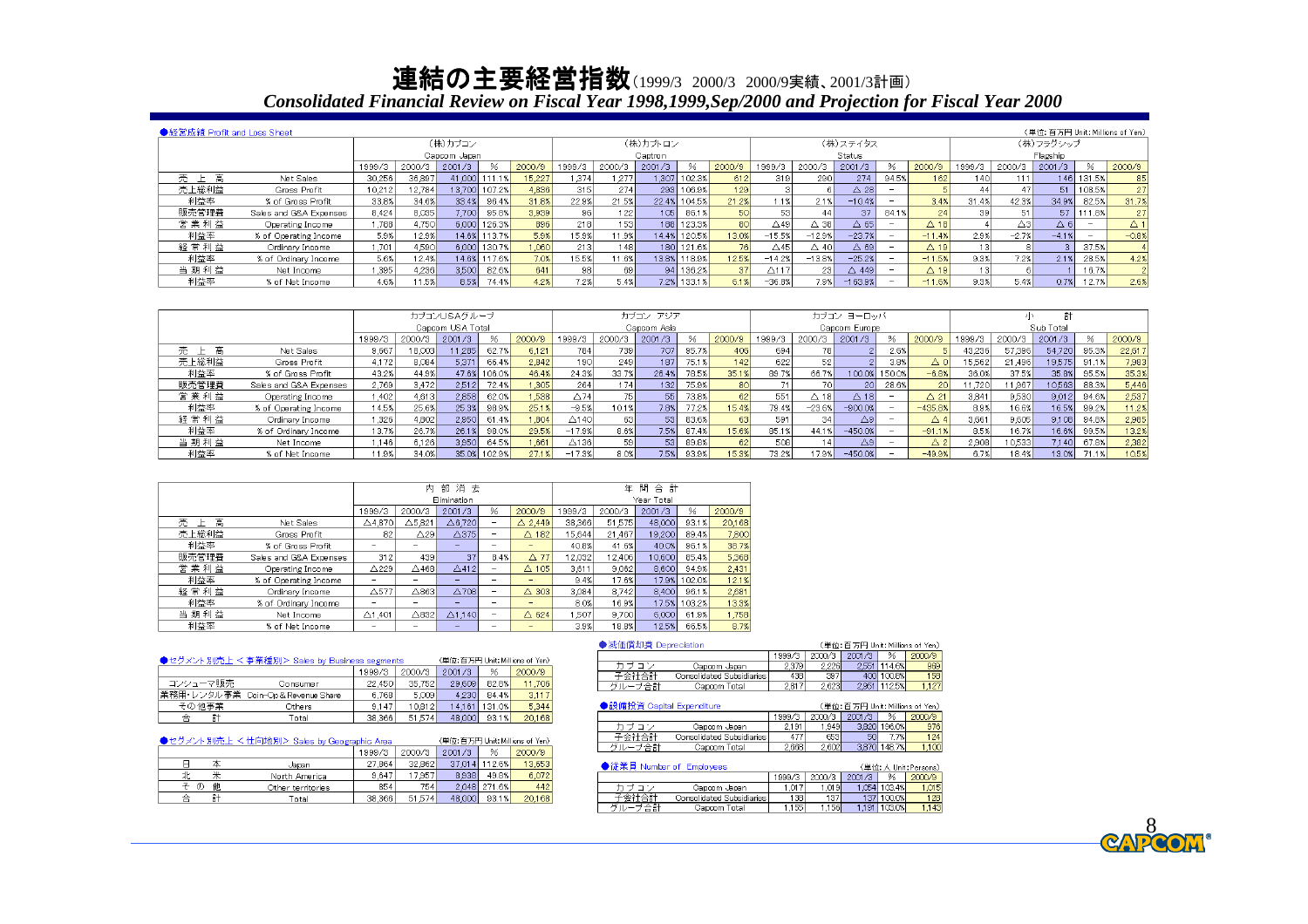### 単体の主要経営指数⑴999/3 2000/3 2000/9実績、2001/3計画) *Non-consolidated Financial Review on Fiscal Year 1998,1999,Sep/2000 and Projection for Fiscal Year 2000*

◆ソフト出荷本数 Sales Units shipped

| ●経営成績 Profit and Loss Sheet.<br>(単位: 百万円 Unit: Millions of Yen) |                        |        |        |        |        |        |  |  |
|-----------------------------------------------------------------|------------------------|--------|--------|--------|--------|--------|--|--|
|                                                                 |                        | 999/3  | 2000/3 | 2001/3 | %      | 2000/9 |  |  |
| 高<br>売                                                          | Net Sales              | 30,256 | 36,896 | 41.000 | 111.1% | 15,227 |  |  |
| 売上総利益                                                           | Gross Profit           | 10.212 | 12.784 | 13,700 | 107.2% | 4,836  |  |  |
| 利益率                                                             | % of Gross Profit      | 33.8%  | 34.6%  | 33.4%  | 96.4%  | 31.8%  |  |  |
| 販売管理費                                                           | Sales and G&A Expenses | 8.424  | 8.034  | 7.700  | 95.8%  | 3,939  |  |  |
| 営業利益                                                            | Operating Income       | 1,788  | 4.749  | 6.000  | 126.3% | 896    |  |  |
| 利益率                                                             | % of Operating Income  | 5.9%   | 12.9%  | 14.6%  | 113.7% | 5.9%   |  |  |
| 経常利益                                                            | Ordinary Income        | 1.701  | 4.590  | 6,000  | 130.7% | 1,060  |  |  |
| 利益率                                                             | % of Ordinary Income   | 5.6%   | 12.4%  | 14.6%  | 117.6% | 7.0%   |  |  |
| 当 期 利 益                                                         | Net Income             | 1.395  | 4.236  | 3,500  | 82.6%  | 641    |  |  |
| 利益率                                                             | % of Net Income        | 4.6%   | 11.5%  | 8.5%   | 74.4%  | 4.2%   |  |  |

| ●減価償却費内訳 Break-down of Depreciation<br>(単位: 百万円 Unit: Millions of Yen) |                         |        |        |        |        |        |  |  |  |
|------------------------------------------------------------------------|-------------------------|--------|--------|--------|--------|--------|--|--|--|
|                                                                        |                         | 1999/3 | 2000/3 | 2001/3 | %      | 2000/9 |  |  |  |
| 経<br>費                                                                 | <b>G&amp;A Expenses</b> | .208   | .038   | .048   | 101.0% | 463    |  |  |  |
| レンタル償却原価<br>Revenue Share Equipment                                    |                         | 473    | 374    | 778    | 208.0% | 168    |  |  |  |
| 施設償却原価                                                                 | Arcade Equipment        | 697    | 814    | 725    | 89.1%  | 338    |  |  |  |
| 計                                                                      | l otal                  | 2,379  | 2.226  | 2.551  | 114.6% | 969    |  |  |  |

| ●設備投資 Capital Expenditure<br>(単位: 百万円 Unit: Millions of Yen) |             |        |        |        |        |        |  |  |
|--------------------------------------------------------------|-------------|--------|--------|--------|--------|--------|--|--|
|                                                              |             | 1999/3 | 2000/3 | 2001/3 | %      | 2000/9 |  |  |
| AM施設・レンタル                                                    | Arcade Ope. | .594   | 7421   | 3.483  | 199.9% | 839    |  |  |
| 他<br>σ                                                       | Others      | 597    | 207    | 337    | 162.8% | 137    |  |  |
| $\bar{z}$                                                    | `otal       | 2.191  | 949. ا | 3.820  | 196.0% | 976    |  |  |

| (単位:百万円 Unit: Millions of Yen)<br>▶部門別売上 Sales by Segments |                |        |        |        |        |        |
|------------------------------------------------------------|----------------|--------|--------|--------|--------|--------|
|                                                            |                | 1999/3 | 2000/3 | 2001/3 | %      | 2000/9 |
| コンシューマ用(PC含む)                                              | 国内 Domestic    | 11,860 | 17,404 | 18,381 | 105.6% | 6,294  |
| lConsumer                                                  | 海外 Overseas    | 4.807  | 5,532  | 5,038  | 91.1%  | 2,162  |
| (including PC)                                             | 計 Sub Total    | 16,668 | 22,936 | 23,419 | 102.1% | 8,455  |
| 業務用                                                        | 国内 Domestic    | 3,599  | 3,000  | 2,795  | 93.2%  | 1,904  |
| Coin-Op                                                    | 海外 Overseas    | 1,276  | 800    | 1,099  | 137.4% | 345    |
|                                                            | 計 Sub Total    | 4.875  | 3,800  | 3.894  | 102.5% | 2,249  |
| レンタル Revenue Share                                         | 国内<br>Domestic | 1.494  | 921    | 454    | 49.3%  | 215    |
| 着刈・通信 Phone Ring                                           | 国内<br>Domestic | ∩      | 164    | 4,559  |        | 216    |
| AM施設 Arcade Operation                                      | 国内<br>Domestic | 4.434  | 5,175  | 5,726  | 110.6% | 2,885  |
| 映画                                                         | 国内 Domestic    | 16     |        | 21     | 525.0% | 10     |
| Movie Project                                              | 海外 Overseas    | 1.145  | 440    | 115    | 26.1%  | 50     |
|                                                            | 計 Sub Total    | 1.161  | 444    | 136    | 30.6%  | 60     |
| ロイヤリティ その 他                                                | 国内 Domestic    | 687    | 1,812  | 1,282  | 70.8%  | 611    |
| Royalty revenue and                                        | 海外 Overseas    | 279    | 278    | 220    | 79.1%  | 177    |
| Others                                                     | 計 Sub Total    | 967    | 2,090  | 1,502  | 71.9%  | 789    |
| P-ブロ P-Project                                             | 国内 Domestic    | 657    | 1,365  | 1,310  | 95.9%  | 359    |
| 計<br>슴                                                     | Total          | 30.256 | 36,896 | 41,000 | 111.1% | 15,227 |

|   |    | ▲国内· 海外比率 Domestic/Overseas Sales Ratio |         |        | (単位: 百万円 Unit: Millions of Yen) |        |         |
|---|----|-----------------------------------------|---------|--------|---------------------------------|--------|---------|
|   |    |                                         | 1999/3  | 2000/3 | 2001/3                          | %      | 2000/9  |
| 玉 | 庂  | Domestic                                | 22.747  | 29.845 | 34528                           | 115.7% | l 2 494 |
| 海 |    | Dverseas.                               | 7.509 i | 7.05)  | 6472                            | 91.8%  | 2.734   |
|   | Ē۱ | l'otal                                  | 30.256  | 36.896 | 41.000                          |        | 5.22    |

| ●主要経費 Break-down of Major Expenses<br>(単位: 百万円 Unit: Millions of Yen) |                     |         |        |        |       |        |  |
|-----------------------------------------------------------------------|---------------------|---------|--------|--------|-------|--------|--|
|                                                                       |                     | 1999/3  | 2000/3 | 2001/3 | %     | 2000/9 |  |
| 販売促進費                                                                 | Promotion Expense   | 2.174   | 2.348  | 2.245  | 95.6% | 1,022  |  |
| 書<br>件                                                                | Personnel Expense   | 7,1801  | 7.624  | 7.469  | 98.0% | 3.473  |  |
| 研究開発費                                                                 | Technical R&D Cost. | l 413 l | 1.374  | 1.209  | 88.0% | 730    |  |

| ◢従業員数 Number of Employees |        | (単位: 人 Unit: Persons) |        |         |        |     |
|---------------------------|--------|-----------------------|--------|---------|--------|-----|
|                           |        | 1999/3                | 2000/3 | 2001 /3 | %      |     |
| 総<br>≣                    | l'otal | $+017$                | .019   | .054    | 103.4% | .01 |
| 巴耳科                       | R&D    | 523                   | 585    | 610     | 04.3%  | 576 |

| <業務用 Coin-Op > |     | (単位:台 Unit:copies) |        |        |        |        |
|----------------|-----|--------------------|--------|--------|--------|--------|
|                |     |                    | 1999/3 | 2000/3 | 2001/3 | 2000/9 |
| AM基板           | 外围数 | Total titles       | 10     | 10     | 10     |        |
| lCoin-Opl      | 国内  | Domestic           | 21,000 | 17.525 | 16,000 | 8.070  |
| PCB            | 海外  | Overseas           | 18.000 | 13.825 | 10.000 | 2,860  |
|                | 計   | Sub Total          | 39.000 | 31.350 | 26,000 | 10,930 |

| <コンシューマ用 Consumer > |     |              |                |                  | (単位:千本 Unit: '000 copies) |                |  |  |
|---------------------|-----|--------------|----------------|------------------|---------------------------|----------------|--|--|
|                     |     |              | 1999/3         | 2000/3<br>2001/3 |                           |                |  |  |
| Playstation 2 9イトル数 |     | Total titles |                |                  | 6                         | $\overline{2}$ |  |  |
|                     | 国内  | Domestic     |                | 210              | 1,500                     | 160            |  |  |
|                     | 海外  | Overseas     |                |                  | 400                       |                |  |  |
|                     | 計   | Sub Total    |                | 210              | 1,900                     | 160            |  |  |
| Playstation         | 外围数 | Total titles | 23             | 20               | 13                        |                |  |  |
|                     | 国内  | Domestic     | 2,070          | 3,550            | 1,550                     | 860            |  |  |
|                     | 海外  | Overseas     | 4,830          | 5,700            | 3,750                     | 1,840          |  |  |
|                     | 計   | Sub Total    | 6,900          | 9,250            | 5,300                     | 2,700          |  |  |
| Dream Cast          | 外围数 | Total titles | 2              | 10               | 14                        |                |  |  |
|                     | 国内  | Domestic     | 550            | 600              | 750                       | 470            |  |  |
|                     | 海外  | Overseas     | 60             | 1,200            | 1,700                     | 1,070          |  |  |
|                     | 計   | Sub Total    | 610            | 1,800            | 2,450                     | 1,540          |  |  |
| N64                 | 外围数 | Total titles | $\overline{2}$ | 4                | 6                         |                |  |  |
| Game Bov            | 国内  | Domestic     | 120            | 150              | 1,200                     | 20             |  |  |
|                     | 海外  | Overseas     | 630            | 770              | 1,000                     | 70             |  |  |
|                     | 計   | Sub Total    | 750            | 920              | 2,200                     | 90             |  |  |
| その他                 | 外围数 | Total titles | 15             | я                |                           | $\overline{2}$ |  |  |
| Others              | 国内  | Domestic     | 820            | 20               | 450                       | 190            |  |  |
|                     | 海外  | Overseas     | 630            | 300              | 300                       | 240            |  |  |
|                     | 計   | Sub Total    | 1,450          | 320              | 750                       | 430            |  |  |
| 合計                  | 外围数 | Total titles | 42             | 38               | 40                        | 18             |  |  |
| Total               | 国内  | Domestic     | 3.560          | 4,530            | 5.450                     | 1,700          |  |  |
|                     | 海外  | Overseas     | 6,150          | 7.970            | 7,150                     | 3,220          |  |  |
|                     | 計   | Total        | 9,710          | 12,500           | 12,600                    | 4,920          |  |  |